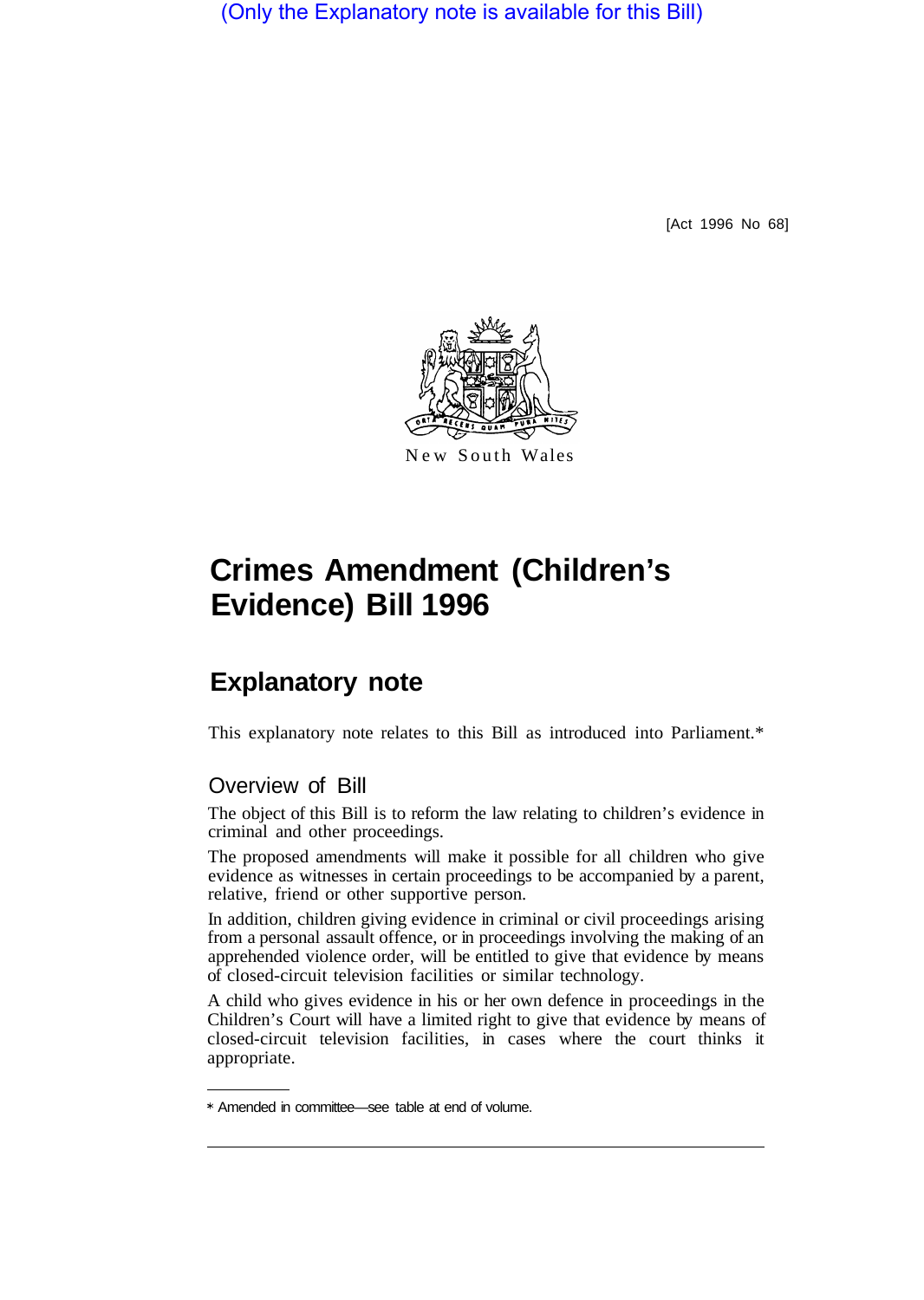Crimes Amendment (Children's Evidence) Bill 1996 [Act 1996 No 68]

Explanatory note

# Outline of provisions

**Clause l** sets out the name (also called the short title) of the proposed Act.

**Clause 2** provides for the commencement of the proposed Act on a day or days to be proclaimed.

**Clause 3** is a formal provision giving effect to the amendments to the *Crimes Act 1900* set out in Schedule 1.

# **Schedule 1 Amendments**

#### **Evidence of child witnesses**

At present, section 405D of the *Crimes Act I900* provides that a court may, on the application of the prosecution, make an order permitting a child victim of certain sexual offences to give evidence by means of closed-circuit television facilities. The court may make such an order if the court is satisfied that it is likely that the child would suffer mental or emotional harm if required to give evidence in the ordinary way, or if it is likely that the facts would be better ascertained if the child's evidence were given by means of closed-circuit television facilities.

That section is proposed to be repealed and re-enacted. The new section applies to criminal and civil proceedings arising from or involving **a** personal assault offence and to proceedings in relation to a complaint for an apprehended violence order. In such cases, the new section creates a presumption that the evidence of any child witness will be given by means of closed-circuit television facilities or similar technology, regardless of whether or not the child is the victim. (See Schedule 1 [2])

Proposed section 405D provides that such facilities will not be used if the child witness does not wish to use them, or if the court is satisfied that it is not in the interests of justice for them to be used. In addition, such facilities will not be used for the giving of identification evidence, since the child needs to be able to see (or hear) the person whom the child is identifying. Special provision is made to minimise as much as possible the contact between the child and that person, and to minimise the effect of that contact on the child's evidence. (See proposed section 405DC)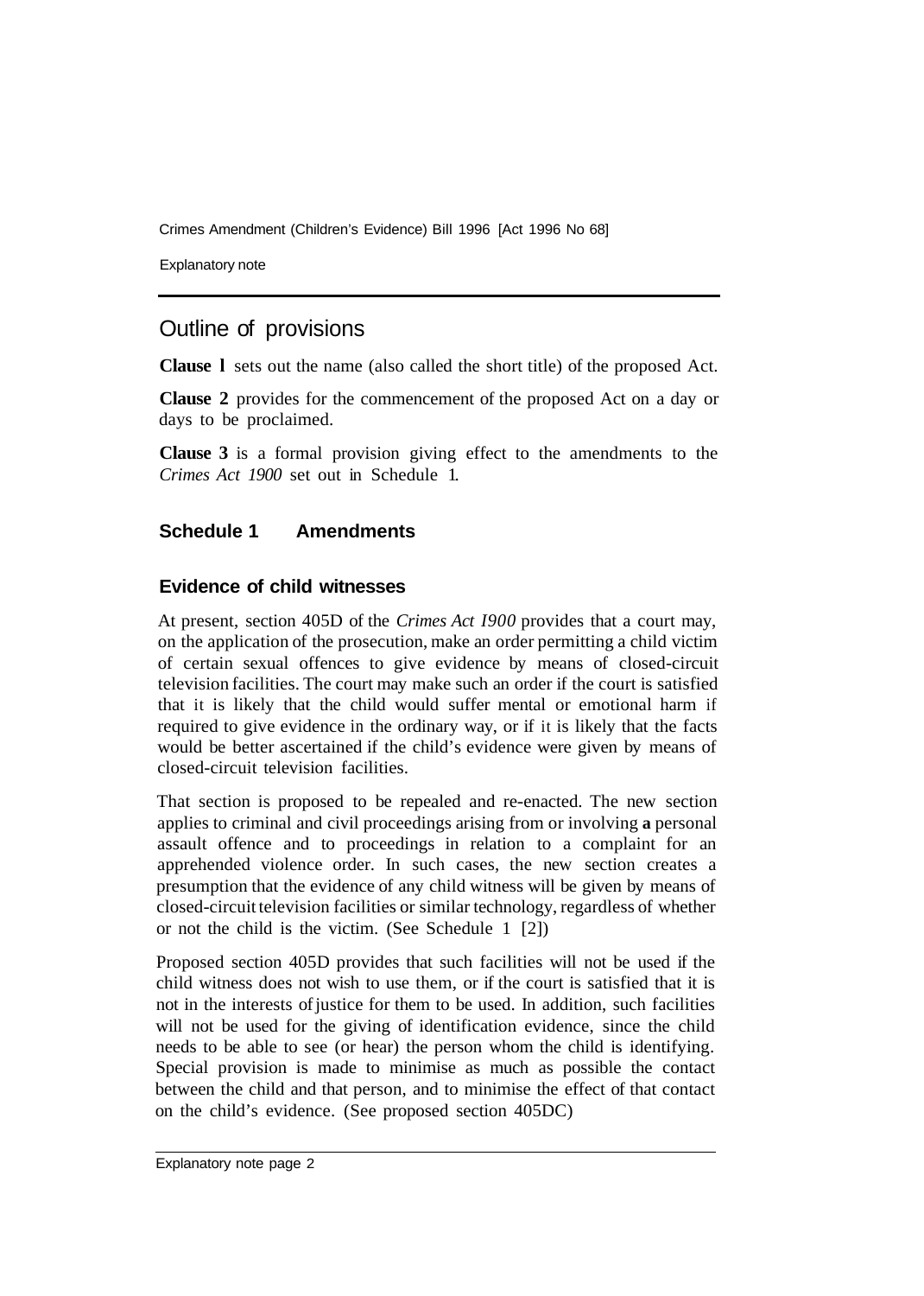Crimes Amendment (Children's Evidence) Bill 1996 [Act 1996 No 68]

Explanatory note

#### **Evidence of accused children**

At present, no special provision is made in the *Crimes Act 1900* for the giving of evidence by accused children. Proposed section 405D (discussed above) applies to all children giving evidence, even those who are the accused in criminal proceedings, or against whom an apprehended violence order is being sought. However, the section does not apply to accused children if the proceedings are being heard in the Children's Court.

Proposed section 405DA makes provision for such children giving evidence in the Children's Court. The Children's Court is given the power to order the use of closed-circuit television facilities or other similar technology for the purposes of a child's evidence, but such an order can only be made if the court is satisfied that the child would suffer mental or emotional harm if evidence were given by ordinary means, or that the facts would be better ascertained if evidence were given by means of closed-circuit television facilities or other similar technology. (See Schedule 1 [2])

## **Support of children giving evidence**

At present, in the narrow class of cases where the giving of evidence by means of closed-circuit television facilities is permitted, the court is also empowered to order that any person may be present with the child as a support or as an interpreter.

Proposed section 405CA creates an absolute right for all children who give evidence in specified proceedings to have a person of their choice with them. That person may be there to give support, assistance with a language problem or assistance with any difficulty associated with a disability. (See Schedule 1 [1])

## **Alternative arrangements**

At present, section 405F creates a discretion for the court to order alternative arrangements for the giving of a child victim's evidence, in order to restrict contact (including visual contact) between the child and the defendant. Those arrangements may involve special seating arrangements or the use of screens.

That section is proposed to be repealed and re-enacted. The new section creates a presumption in favour of the use of alternative arrangements for the giving of evidence of child witnesses, where closed circuit television, or similar technology, is not available or is not used. (See Schedule 1 [5])

Special provision is made for proceedings in which the accused is not represented by a legal practitioner. The court may make alternative arrangements to avoid the child having to be questioned directly by the accused, or having to hear the accused's voice. (See proposed section 405FA)